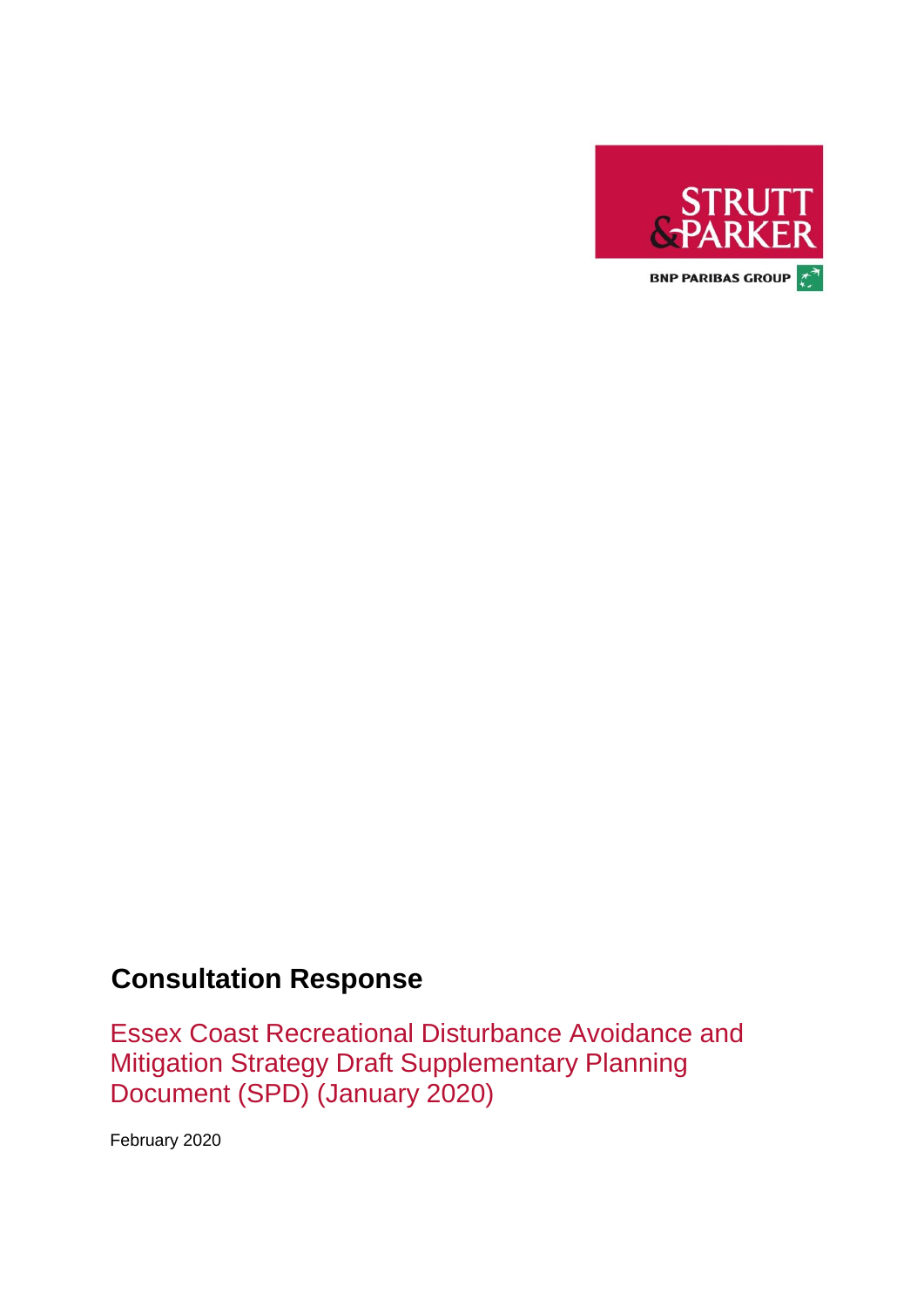

| Type of Report: | Consultation response  |
|-----------------|------------------------|
| Prepared by:    | Sam Hollingworth MRTPI |
| Approved by:    | Andy Butcher MRTPI     |
| Date:           | February 2020          |

**COPYRIGHT © STRUTT & PARKER. This publication is the sole property of Strutt & Parker and must not be copied, reproduced or transmitted in any form or by any means, either in whole or in part, without the prior written consent of Strutt & Parker. The information contained in this publication has been obtained from sources generally regarded to be reliable. However, no representation is made, or warranty given, in respect of the accuracy of this information. We would like to be informed of any inaccuracies so that we may correct them. Strutt & Parker does not accept any liability in negligence or otherwise for any loss or damage suffered by any party resulting from reliance on this publication.**

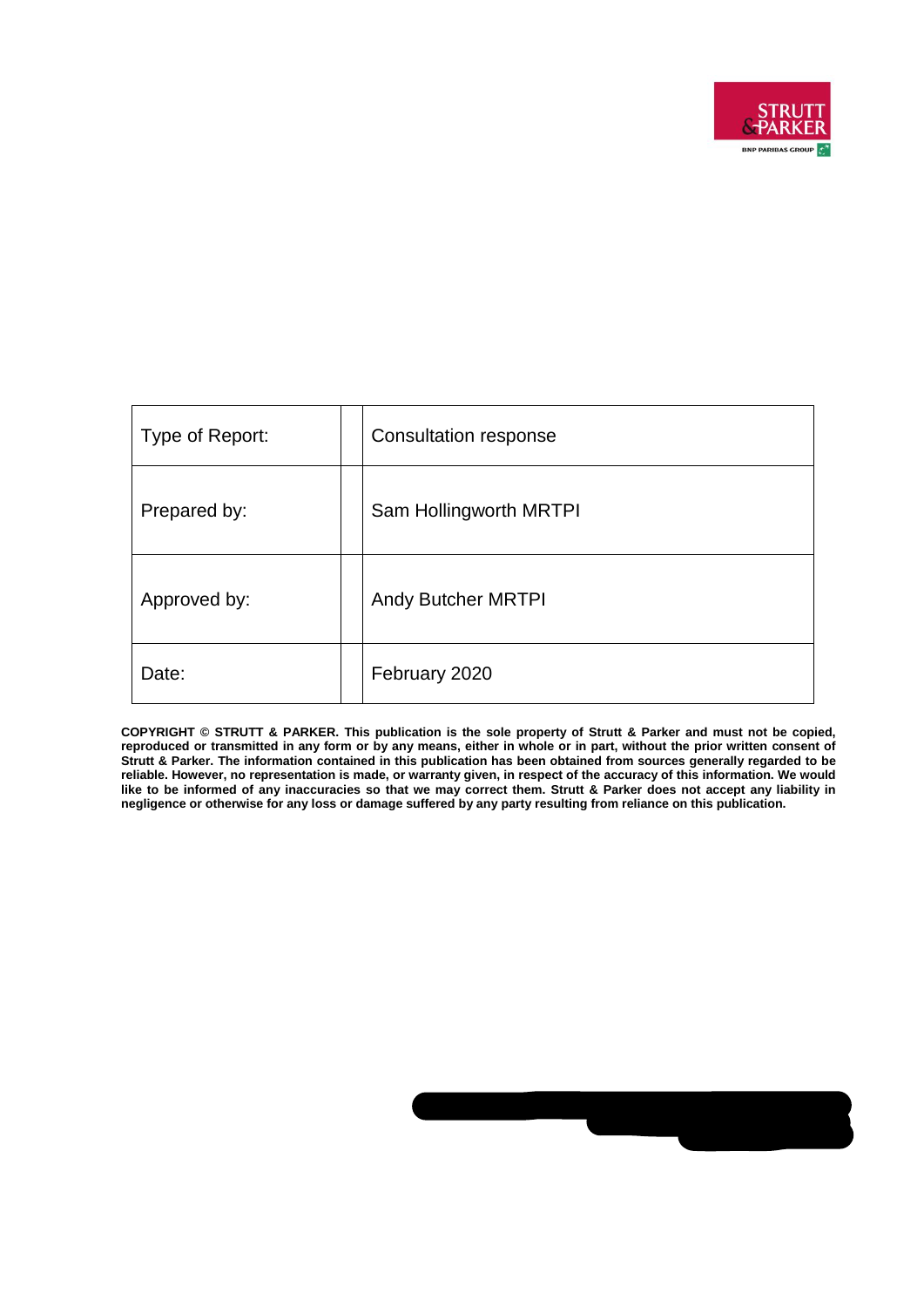# **Contents**

| 1. |                                                                                     |  |
|----|-------------------------------------------------------------------------------------|--|
|    |                                                                                     |  |
| 2. | Population Growth And Housing Development: Ensuring Contributions Are Only Required |  |
|    |                                                                                     |  |
|    |                                                                                     |  |
|    | Viability and the relationship between the RAMS SPD and Local Plans  8              |  |
|    |                                                                                     |  |
|    | Principle of Mitigating Impact of an Activity Being Actively Encouraged 12          |  |
|    |                                                                                     |  |
| 3  |                                                                                     |  |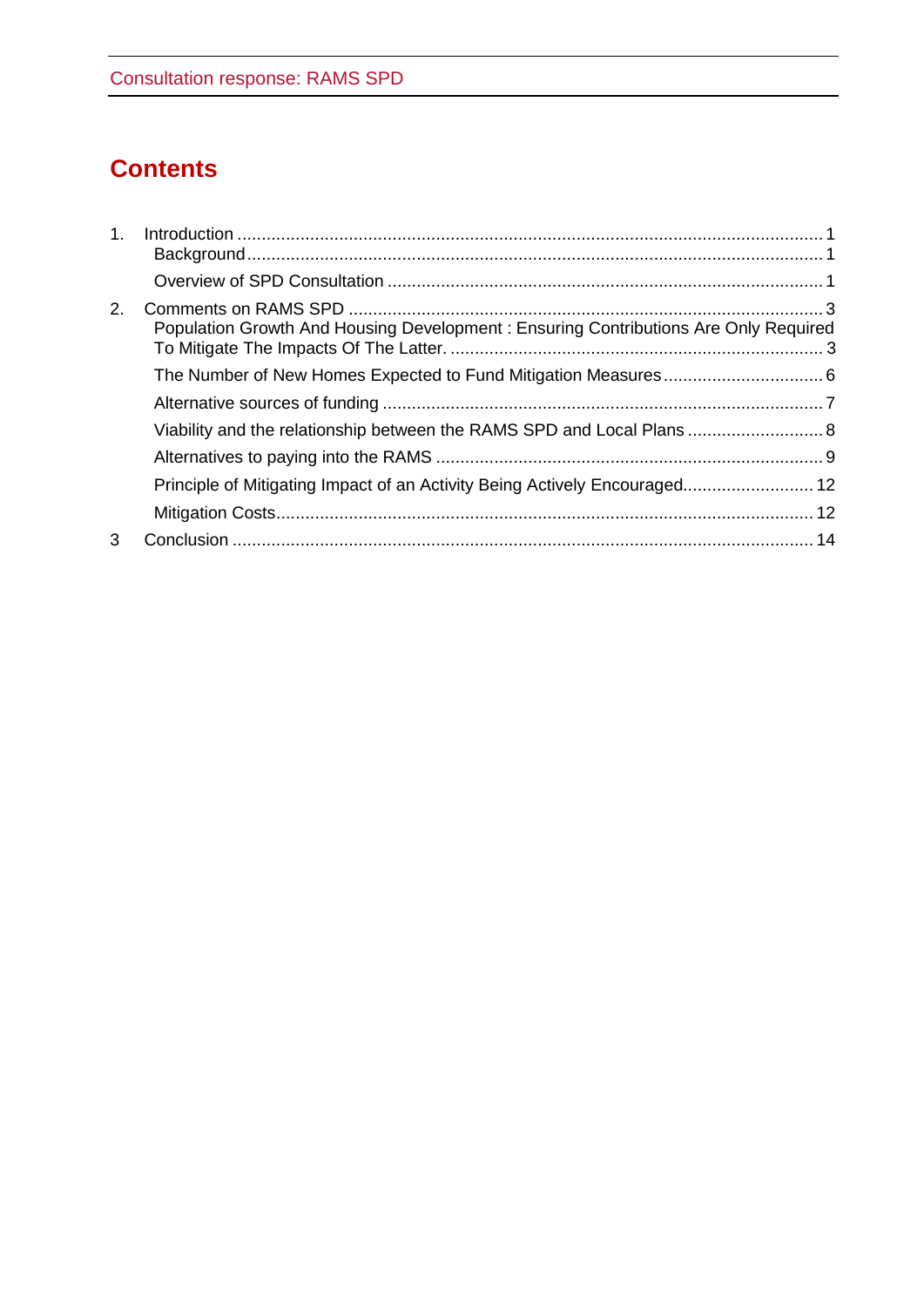# <span id="page-3-0"></span>**1. Introduction**

### **Background**

<span id="page-3-1"></span>1.1 These representations on the Essex Coast Recreational disturbance Avoidance and Mitigation Strategy Draft Supplementary Planning Document (SPD) ('the RAMS SPD') are made by Strutt & Parker. Strutt & Parker on behalf of the Chelmsford Garden Village Consortium. This comprises Cliffords Ltd and Clifford Family Trust, Countryside Zest, Hanson Quarry products Europe Ltd, Threadneedle Pensions Ltd and Ptarmigan Land (the Consortium). The Consortium are the landowners and developers taking forward the allocation of Chelmsford Garden Village in the Chelmsford Local Plan in consultation and partnership with Chelmsford City Council (CCC). The Garden Village allocation provides for substantial development, providing for around 3,000 homes (with a further 2,500 homes in the post-plan period), 45000sqm of employment floor space with substantial on-site infrastructure. This would include a new country park and significant new multi-functional green infrastructure.

### **Overview of SPD Consultation**

- <span id="page-3-2"></span>1.2 The RAMS SPD explains at paragraph 1.3 that it is intended to provide a practical document for Local Planning Authorities, applicants and other stakeholders based upon the Essex Coast Recreational disturbance Avoidance and Mitigation Strategy 2018-2038 ('the RAMS').
- 1.3 In general terms, the Consortium welcome efforts to provide clarity on the mitigation that will be required in respect of the impact of proposed development on the Special Protection Areas (SPA), Special Areas of Conservation (SAC) and Ramsar sites; to address the impact strategically; and to provide a clear and consistent approach for developers, Local Planning Authorities and other stakeholders. We welcome the fact that the relevant Local Planning Authorities are collaborating with one another with the aim of ensuring measures are in place to address this issue.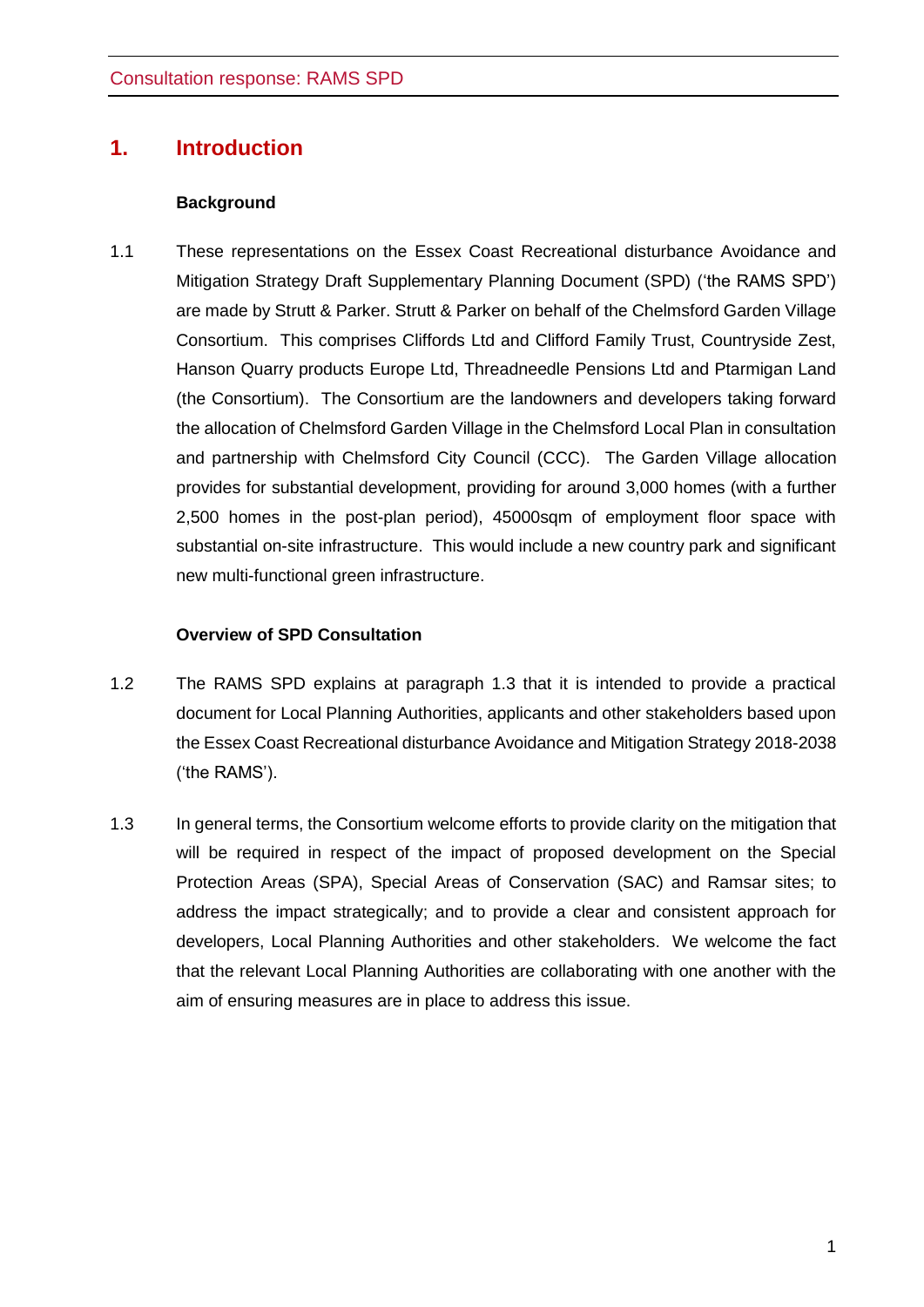- 1.4 However, we do have several concerns with the approach as currently proposed in the RAMS SPD. In particular, we suggest there is a need to ensure that the contributions proposed be reviewed to ensure they meet the requirements of the Community Infrastructure Levy Regulations (as amended) 2010 ('the CIL Regulations'). Specifically, Regulation 122 and the requirement that contributions must be directly related to development, and not to address an existing situation or a situation which would arise regardless of development.
- 1.5 In addition, given the strategic nature of Chelmsford Garden Village and those garden villages or other similar developments proposed elsewhere in Essex, it is considered appropriate that there should be greater flexibility to the requirements of contributions. This should be applied where those locations offer opportunities for on-site mitigation which would help address the identified impact on the Essex Coast arising from those developments.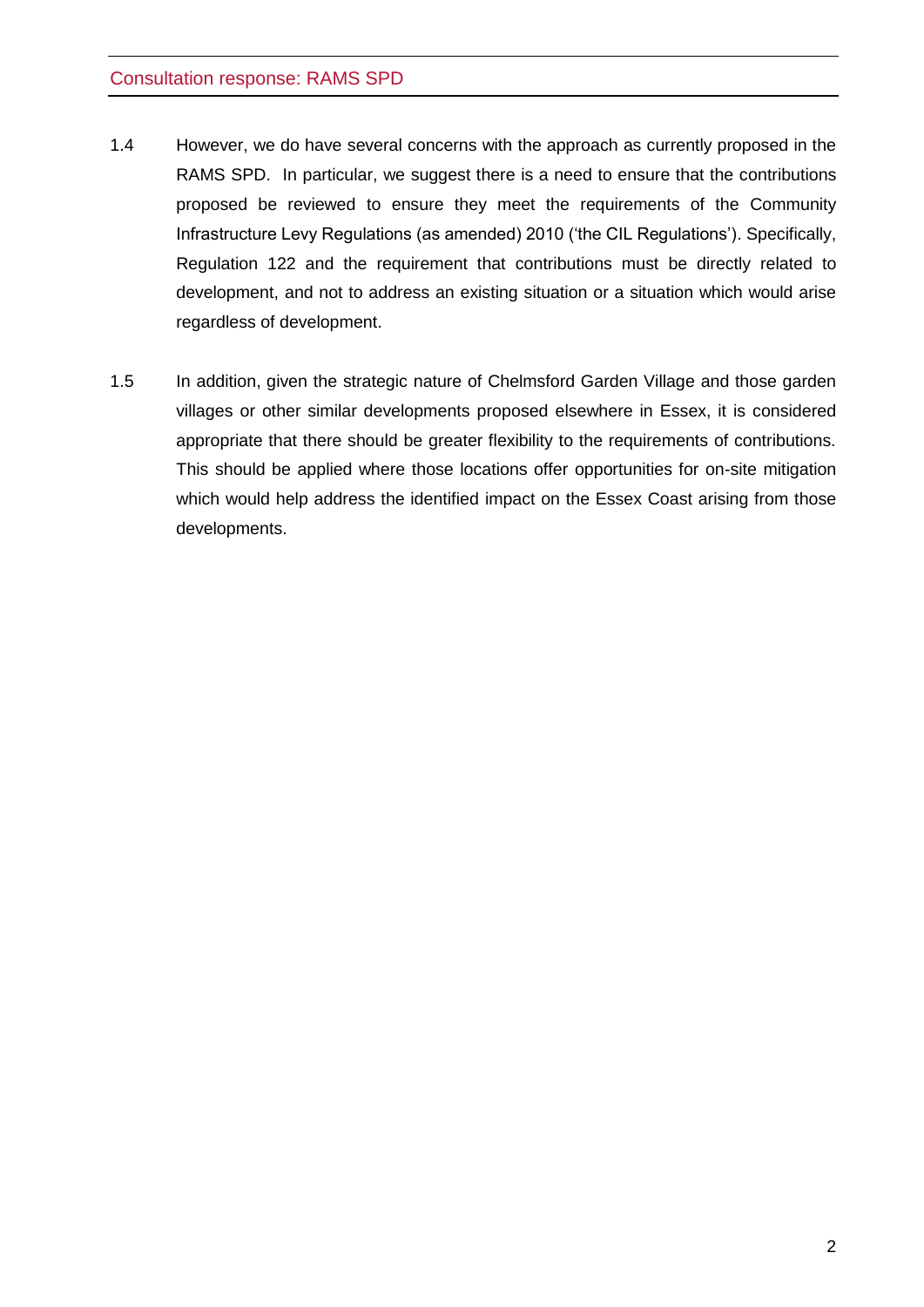## <span id="page-5-1"></span><span id="page-5-0"></span>**2. Comments on RAMS SPD**

**Population Growth And Housing Development : Ensuring Contributions Are Only Required To Mitigate The Impacts Of The Latter.**

- 2.1 The RAMS SPD does not appear to acknowledge the difference between the delivery of homes, and population increase.
- 2.2 The development of additional homes cannot, in itself, lead to increased recreational pressure on SPAs, SACs, or Ramsar sites. Rather, it is the increase in population within the relevant Zone of Influence (ZoI) that has the potential to require mitigation to avoid any adverse impact on such sites.
- 2.3 In order to comply with Regulation 122 of the Community Infrastructure Levy Regulations (as amended) 2010 ('the CIL Regulations'), contributions sought must only be sought where they are:
	- necessary to make the development acceptable in planning terms;
	- directly related to the development; *and*
	- fairly and reasonably related in scale and kind to the development.
- 2.4 To require contributions from development where the above tests of Regulation 122 are not all met would not only be contrary to planning policy, but could also be considered unlawful.
- 2.5 All three of the tests must be met when requesting contributions. As such, it is essential that the RAMS SPD will only require contributions to be made where they are to mitigate impacts which *inter alia* are directly related to the development in question. They cannot be used simply to address an existing situation, or a situation that would arise irrespective of the development in question. It is therefore necessary to distinguish between the impacts of development and those that are simply of population increase which would have occurred regardless.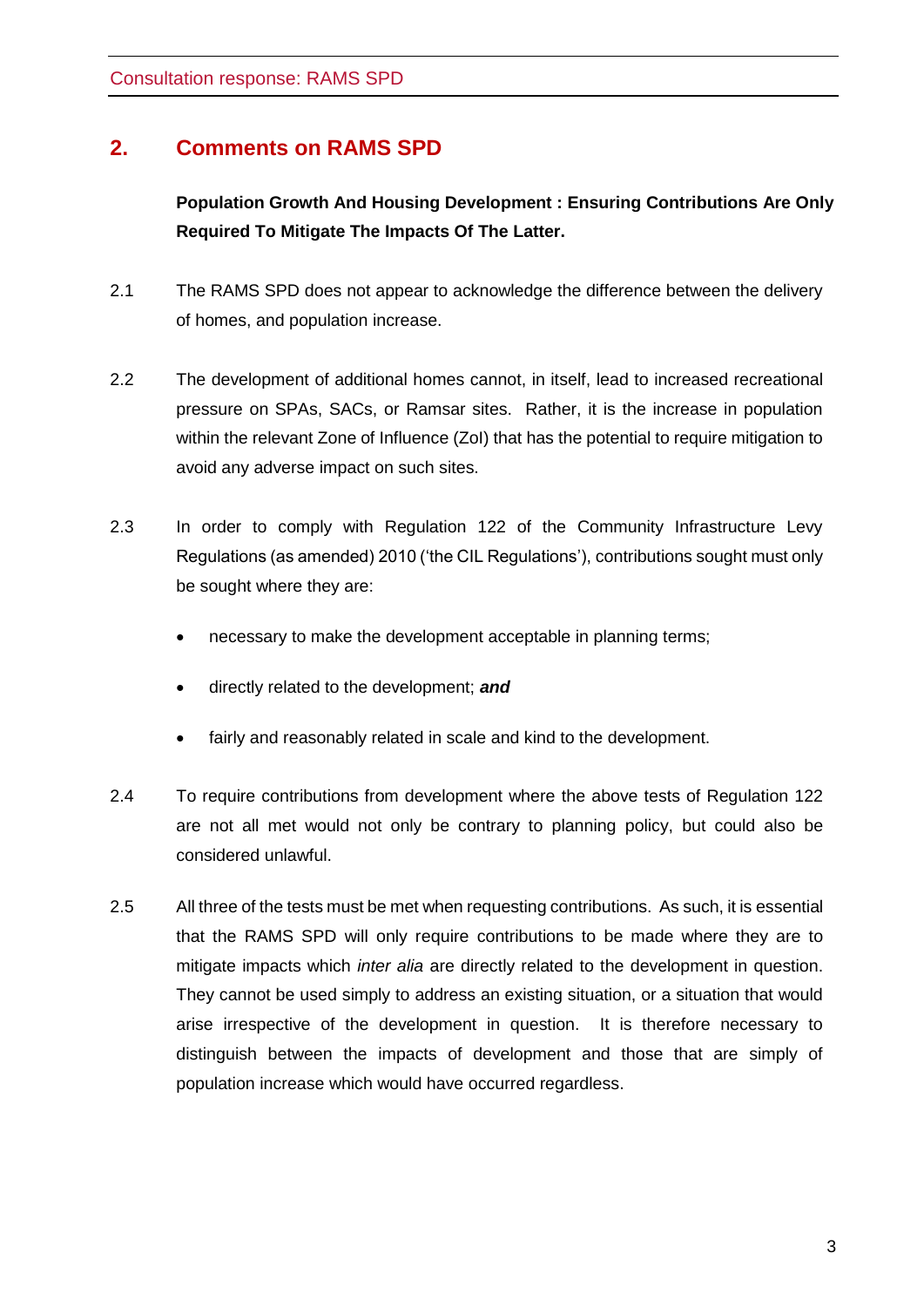- 2.6 Paragraph 1.5 of the RAMS confirms that it is population increase which will result in increased recreational disturbance.
- 2.7 At paragraph 1.4, the RAMS states that "*Housing and consequent population growth in Essex is likely to increase the number of visitors to these sensitive coastal areas, creating the potential for impacts from increased recreational disturbance…".* This implies that population growth is a function of housing development, but this is not the case. On the contrary, the quantum of homes that current national policy now requires be delivered within Essex is directly linked to population growth projections, ie. the homes to be delivered are to house Essex's growing population.
- 2.8 There will still be population growth without development, but without development such population growth would be increasingly housed in overcrowded conditions or, in the worst case, rendered homeless. Lack of development within an area can also result in displacement of population growth, but this displacement will of course be to somewhere else.
- 2.9 Development will influence the spatial distribution of population growth, and in turn the impact of such population growth and the resultant mitigation required. However, in the case of the RAMS SPD, it should be noted that the area in which mitigation is considered necessary is vast. The combined ZoI, as illustrated by Figure 4.2 of the RAMS show that the entirety of the administrative areas of Southend-on-Sea, Castle Point, Rochford, Maldon, and Colchester are within the ZoI. So too is the vast majority of Basildon and Chelmsford, as well as significant proportions of Braintree and Thurrock.
- 2.10 The only administrative areas in Essex which are outside the ZoI in this document are Harlow and Epping Forest District Councils (EFDC). It is noted that EFDC are in the process of developing a mitigation strategy for Epping Forrest SAC where atmospheric pollution mitigation is required alongside recreational pressure effects. Its ZoI is currently 6.2km. Also some SSSI's now have a RAMS such as Hatfield Forest where the ZoI is 14.6km and requires a similar payment per unit.
- 2.11 As such, there is not a case of there being multiple options available for distributing development in Essex with opportunity to seek to direct population growth to areas where it will not have an impact. Furthermore, it is not a case where the impacts are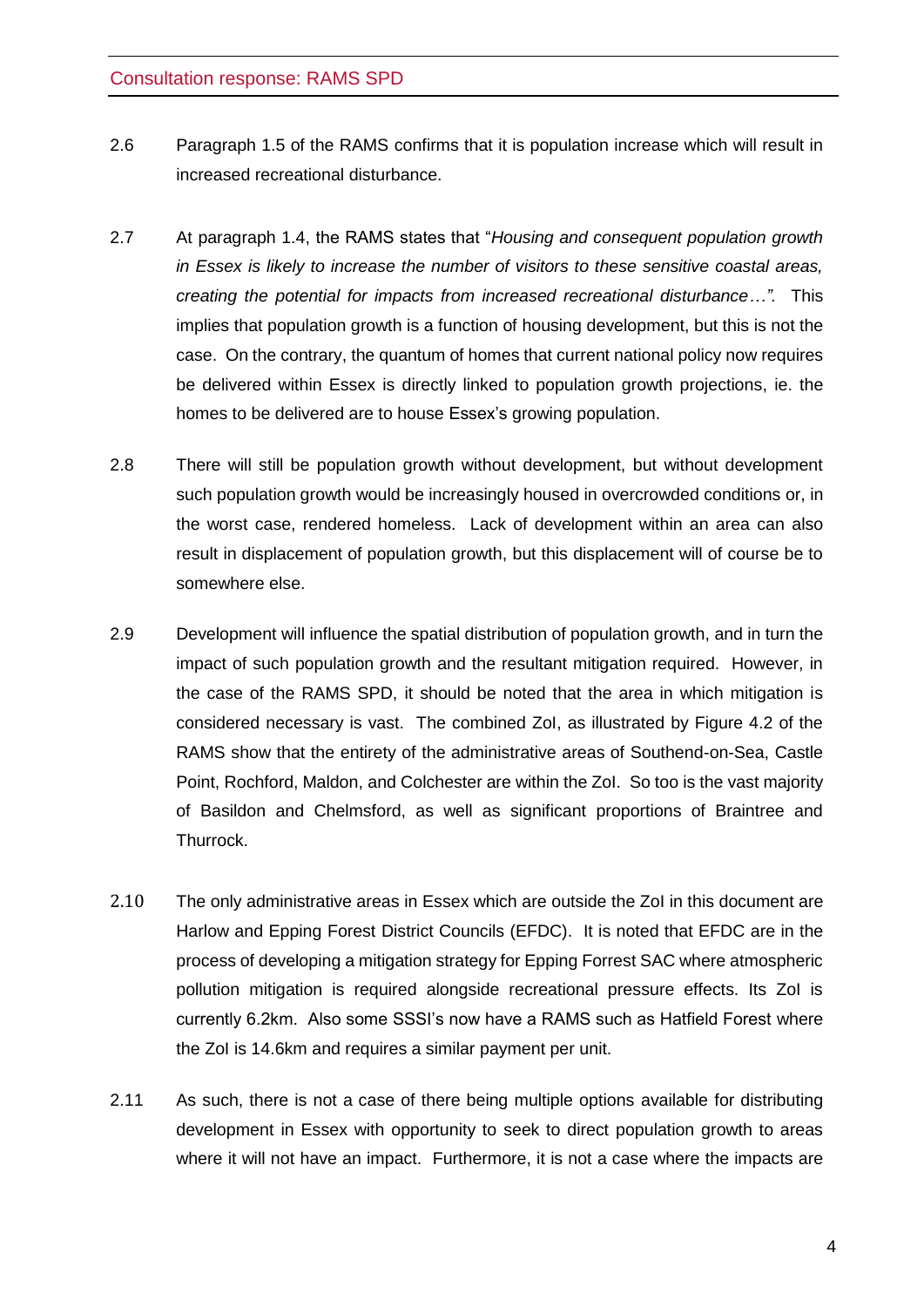localised and it is only the spatial distribution of development that has resulted in the need for mitigation. As a result, across Essex the mitigation will be required to address population growth, regardless of where development to accommodate such growth is to be located.

- 2.12 There may be an argument that additional recreational disturbance as a result of population growth is, at least in part, the result of development, if development is proposed in order to meet the needs of an authority outside of the ZoI by an authority within the ZoI. However, we are not aware of instances where this is currently the case, or proposed to be in the Essex administrative area.
- 2.13 In such circumstances it is questionable whether any contribution from developments should be sought to mitigate the impacts of additional recreational pressure, particularly where such development is within administrative areas wholly within the ZoI.
- 2.14 If, however, it is considered that it is appropriate and CIL Regulations compliant, the principle of seeking a contribution from developments should be to ensure that it is only to address additional population anticipated to be brought into the ZoI by the development.
- 2.15 Many of the people who will occupy future developments within the combined Essex coast ZoI will already be living within the ZoI. Such people are no more likely to place additional recreational pressure on the SPAs, SACs, or Ramsar sites than if the development had not been delivered, and they had remained living elsewhere within the ZoI.
- 2.16 This was an issue recognised in respect of the preparation of Suffolk Coastal Core Strategy and Development Management Plan. The Appropriate Assessment of the Plan acknowledged that the occupancy ratio for the District was 2.35 persons per dwellings, projected to drop to 2.25 by 2027. However, the Appropriate Assessment recognised the need to differentiate between 'new' people moving into the District and those already living in the District who may occupy new development. Factoring in this, it determined the appropriate figure to use for the purposes of considering the impact of development was equivalent to 1.57 persons per dwelling.
- 2.17 We have been unable to identify how the proposed Essex Coast RAMS has differentiated between 'new' residents and those who are already living within the ZoI.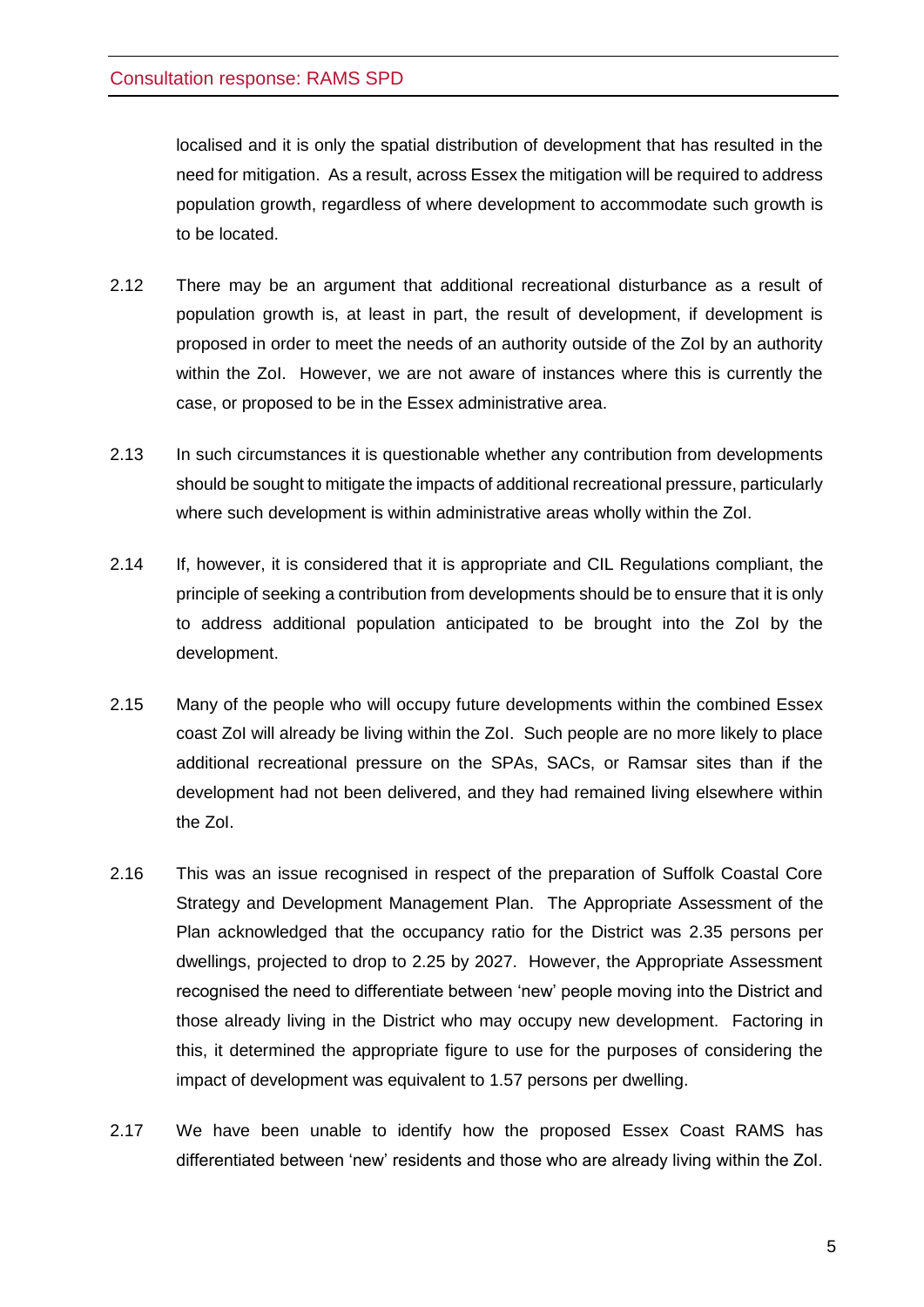It appears that the RAMS is simply based on the assumption of an average household size of 2.4 persons per household (paragraph 1.13 of the RAMS) and the need to mitigate the impact of this, rather than on considering the 'new' people who will be living within the ZoI as a result of development. We suggest that this issue will need to be addressed in order to ensure contributions are not inadvertently being demanded where mitigation is not required / not required as a result of development.

## **The Number of New Homes Expected to Fund Mitigation Measures**

- <span id="page-8-0"></span>2.18 The RAMS SPD also confirms that the proposed mitigation is required as a result of population increase, and identifies the cost of this mitigation. The per-dwelling financial contribution to the fund the mitigation package is calculated based on the number of new homes planned within Local Plans, within the combined ZoI.
- 2.19 The total cost of the mitigation (plus 10% contingency) to address projected population increase is £8,916,448. The total number of dwellings identified by the RAMS within Local Plans but not yet benefiting from detailed permission is 79,907.
- 2.20 However, the total number of new homes planned within the combined ZoI does not reflect the total number of new homes required to meet the projected population growth. A number of Essex Local Planning Authorities' strategic housing policies are out-of-date, and do not meet current projection and household projections.
- 2.21 By formulating a strategy based on mitigating population growth, but then introducing a per-dwelling charge to fund this based on current allocations which are not sufficient to meet this population growth, the current allocations will be required to make a disproportionately large contribution to the mitigation.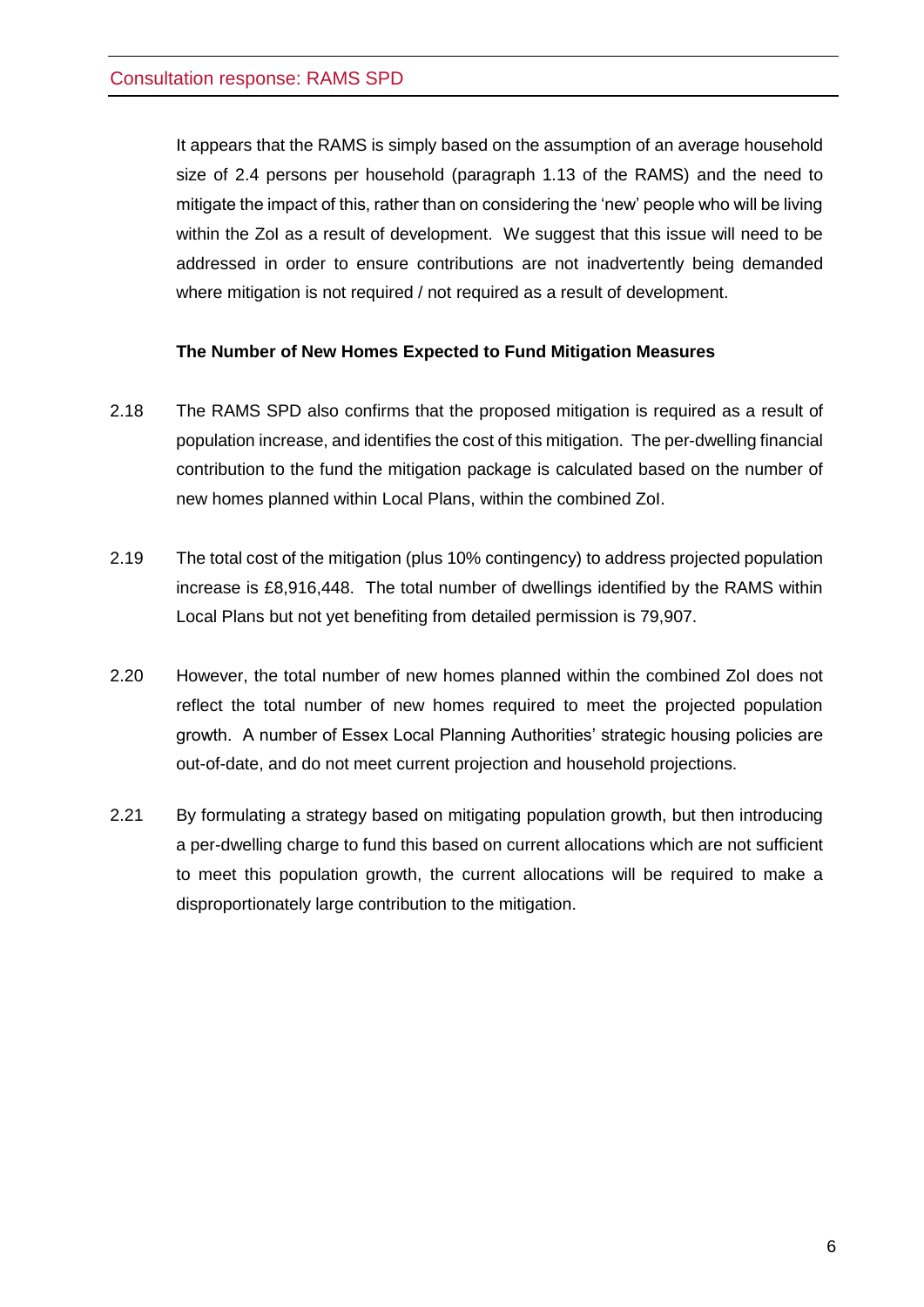2.22 If the approach of a standardised per-dwelling contribution is ultimately considered appropriate (putting to one side concerns in relation to whether mitigation is required as a result of development rather than simply population growth) we suggest it should not simply be based on existing allocations. Instead, where Local Planning Authorities do not have a Local Plan in place which was considered in relation to the 2018 or 2019 NPPF, we consider it would be more appropriate, to seek to estimate numbers of dwellings that may be expected to be developed within the ZoI having regard to the local housing needs of the relevant authorities (as per the NPPF and the standard method<sup>1</sup>).

### **Alternative sources of funding**

- <span id="page-9-0"></span>2.23 As already set out within this representation, it is clear that concerns in respect of recreational disturbance to SPAs, SACs, and Ramsar sites are principally linked to general projected population increase in Essex, as opposed to development.
- 2.24 Even if the need to comply with CIL Regulations were set aside and the resultant need to avoid for charging for mitigation which is not required as a direct result of development, we would still expect for sources of funding to be explored rather than to rely upon developer contributions.
- 2.25 We note reference in Table 2.3 to the brief for the preparation of the RAMS that this included identifying measures that have already been funded and providing details in respect of current funding mechanisms. Separately, we note reference at paragraph 6.6 of the RAMS the potential for Local Planning Authorities to identify mitigation measures to be provided through separate funding streams, citing the Local Growth Fund and Local Enterprise Partnership. However, the RAMS appears to conclude that full costs of the mitigation strategy (plus a further 10% contingency allowance) be borne by new developments, without explaining how alternative sources of funding have been explored.

<sup>1</sup> Paragraph: 004 Reference ID: 2a-004-20190220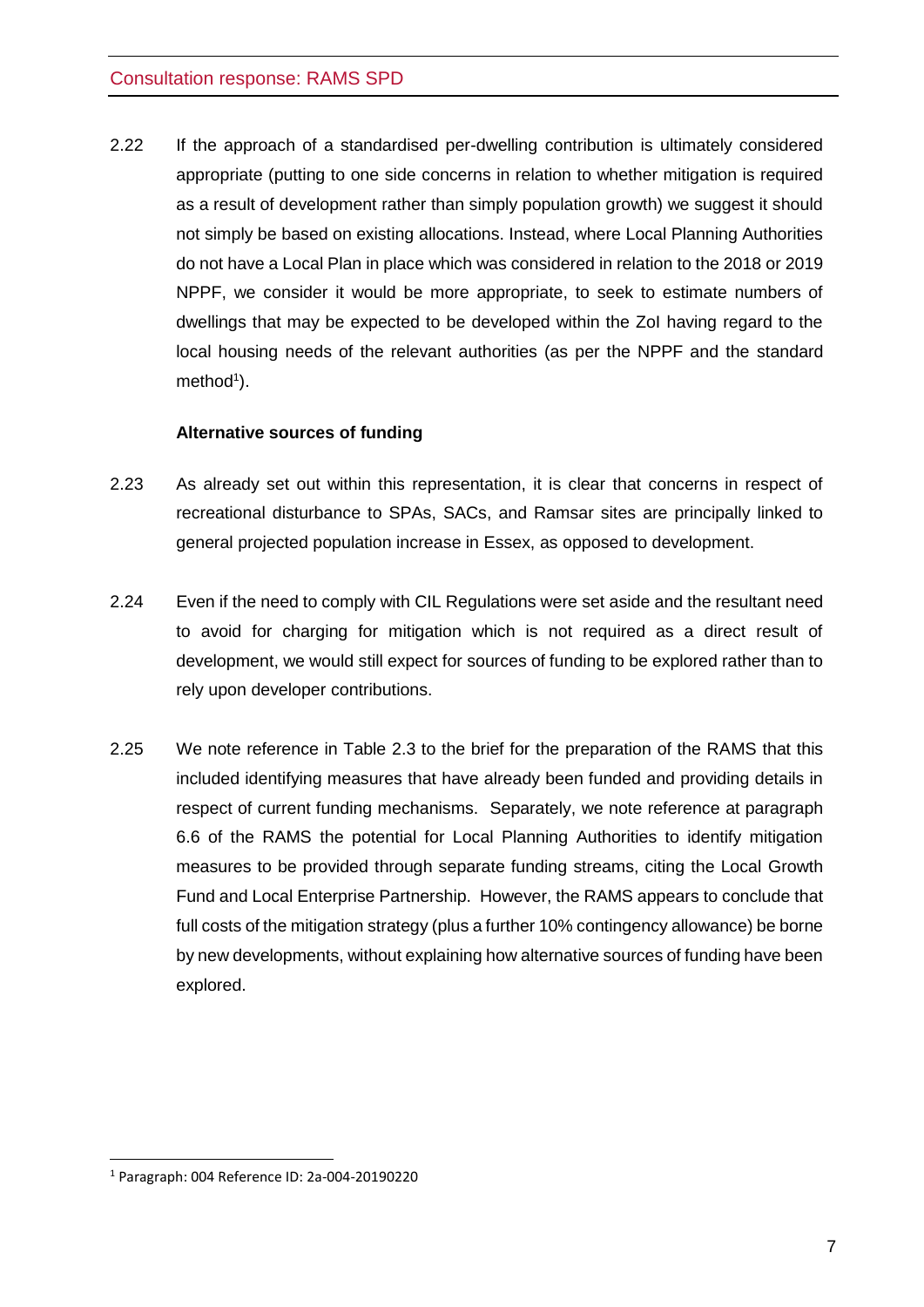- 2.26 We note that many of the areas which the RAMS seeks to mitigate recreational pressure contain visitor facilities. These include, for example, car parks at RSPB reserves at Old Hall Marshes, Wallasea Wetlands and Stour Estuary. We understand that these car parks are currently free to use. We would have expected the RAMS to have explored the possibility of introducing car parking charges, with the money generated from this used to help fund mitigation measures. Such an approach would have added the benefits of limiting the cost of mitigation for those who do not visit the protected areas and having no impact on them, as well as incentivising the use of more sustainable transport modes to access these reserves.
- 2.27 The above is one example of a potential source of funding, but we suspect there will be others if a detailed review of opportunities were to be undertaken. There may well be robust reasons why such approaches cannot be implemented, but this is not referred to in the proposed SPD. We would suggest they should at least be explored and the evidence of them having been considered set out. Until evidence regarding the lack of alternative forms of funding has been set out, the total contribution proposed to be demanded from developers lacks the necessary justification.

#### **Viability and the relationship between the RAMS SPD and Local Plans**

- <span id="page-10-0"></span>2.28 It is considered that the RAMS itself has the potential to provide Local Planning Authorities with useful evidence in the preparation of their Local Plans.
- 2.29 The PPG<sup>2</sup> confirms that policies on planning obligations should be set out in plans and examined in public, and informed by a proportionate assessment of viability. It goes on to expressly state that Supplementary Planning Documents should not be used to set out formulaic approaches to planning obligations, as these would not be tested through examination. At the same time, it is recognised that, given the various different stages Local Planning Authorities across Essex are with their Local Plans, it is important to ensure interim measures are in place to address the impact of developments on SPAs, SACs and Ramsar sites. However, this does not mean that the issue of viability can be overlooked in the setting of any planning obligations policy in this way.

<sup>2</sup> Paragraph: 004 Reference ID: 23b-004-2019090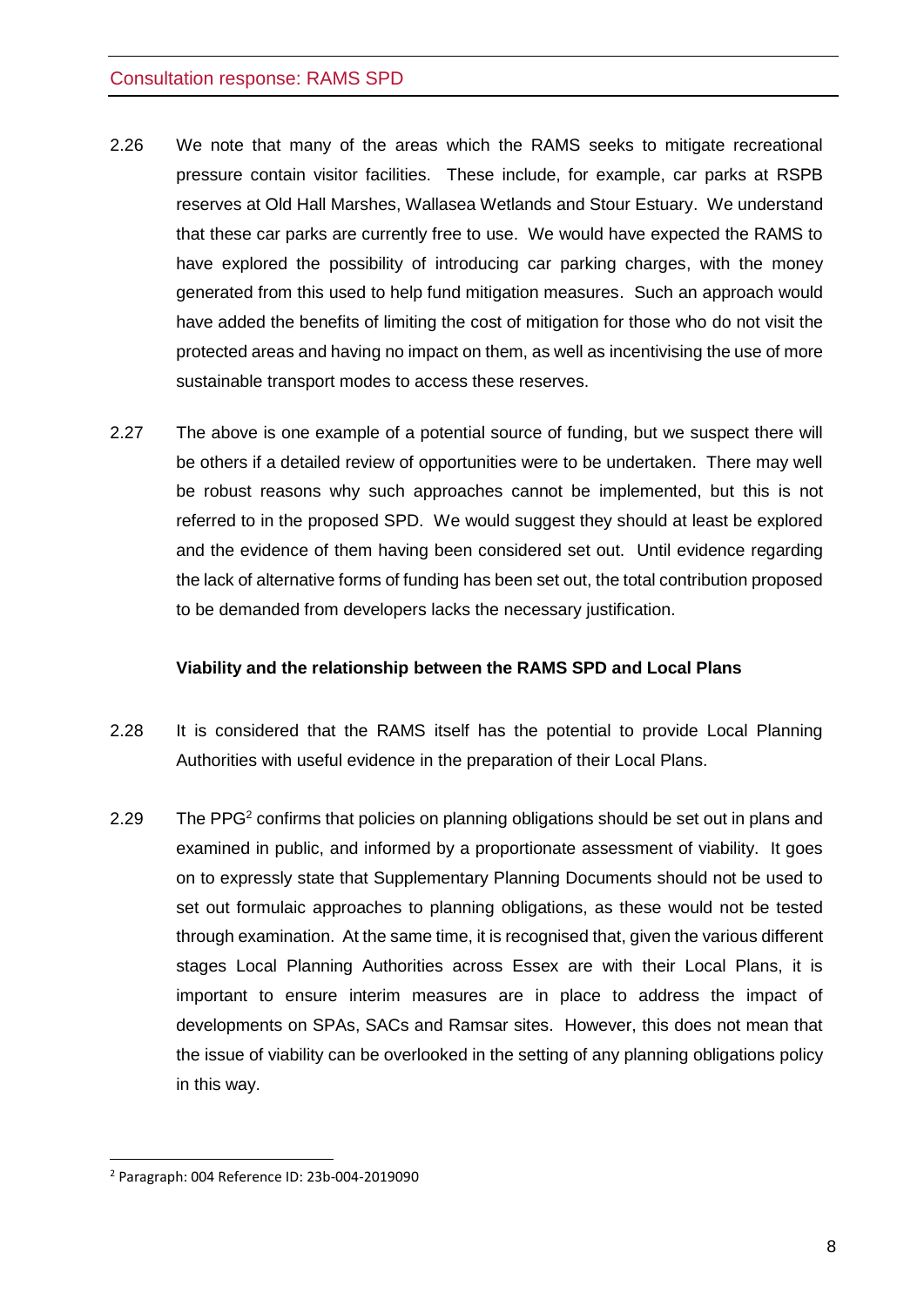- 2.30 A number of Local Planning Authorities are at advanced stages in the preparation of new Local Plans. Chelmsford City Council expects to adopt their new Local Plan shortly. Other Essex Authorities' Local Plans are under examination / submission for examination is imminent. Emerging Local Plans in Essex comprise a mix of those being examined under the 2012 NPPF, and those that will be examined under the 2019 NPPF. In either case, the viability of Local Plans – including the infrastructure requirements they have identified and the approach to their funding – will be, or in the case of Chelmsford, have been, tested through examination.
- 2.31 In addition to the planning contributions required of emerging Local Plans, we are mindful that Essex County Council recently published a proposed Developers' Guide to Infrastructure Contributions (2019) for consultation. This set out a proposed approach to requiring contributions for an array of different items, introducing further costs to development. The proposed Essex County Council Developers' Guide to Infrastructure Contributions (2019) did not appear to have properly considered viability.
- 2.32 The RAMS SPD introduces another contribution that will be sought from developers.
- 2.33 It is not clear if the RAMS SPD and the contribution it proposes to require have been subject to viability testing, which considers the extent of obligations already required and which are proposed in the Essex County Council Developers' Guide to Infrastructure Contributions (2019) proposes be sought. If this has been undertaken, it is important that the results are published. If not, then we suggest it is important this work is undertaken and the results incorporated into any policies which demand contributions. In the case of Chelmsford Local Plan, nearing adoption, it is the case that the viability assessment informing the document and the allocations did not account for the additional contributions now being sought. It is important that additional requirements imposed on top of these do not undermine delivery of development and/or necessary infrastructure.

#### **Alternatives to paying into the RAMS**

<span id="page-11-0"></span>2.34 Section 5 of the RAMS SPD acknowledges that applicants may propose alternative mitigation to paying into the RAMS, but appears to seek to steer applicants away from taking a bespoke approach.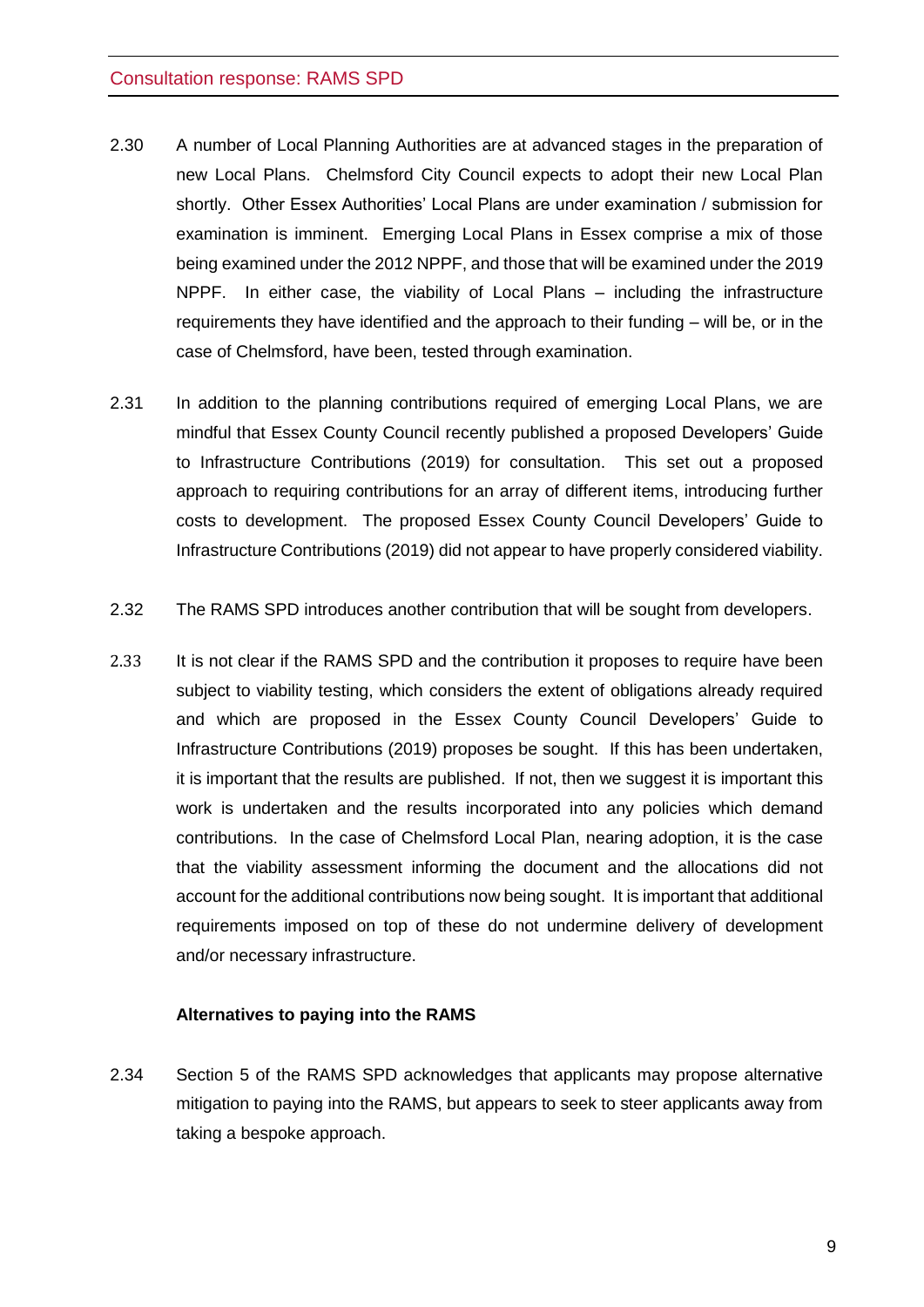- 2.35 It should be recognised that if a strategic growth area is able to successfully demonstrate that its proposed, bespoke mitigation in any particular case is effective then this should be considered as an acceptable alternative to paying the RAMS contribution in full or part. It cannot be the case that proposals which incorporate effective mitigation be required to also contribute fully to the RAMS and it could be argued that this would be contrary to the CIL Regulations in such circumstances.
- 2.36 Policies contained in Local Plans tested through examination may acknowledge the potential for alternative mitigation to be acceptable, and the potential that RAMS contributions will not always be required. The main modifications proposed in respect of the Chelmsford Local Plan, in order to make it sound, have included the introduction of policy text in relation to Strategic Policy S6, conserving and enhancing the natural environment. This now includes the text:

"*Where appropriate, contributions from developments will be secured towards mitigation measures identified in the Essex Recreational disturbance Avoidance and Mitigation Strategy (RAMS) which will be completed by the time the Local Plan is adopted. Prior to RAMS completion, the authority will seek contributions, where appropriate, from proposed residential development to deliver all measures identified (including strategic measures) through project level HRAs, or otherwise, to mitigate any recreational disturbance impacts in compliance with the Habitat Regulations and Habitats Directive."* (MM8. Emphasis added).

2.37 It is important that the RAMS SPD quite properly does not contradict or undermine this policy or those that may come forward in other Local Plans within Essex by reducing the flexibility they contain. The RAMS SPD should be amended to ensure that it is consistent with emerging Local Plan policy.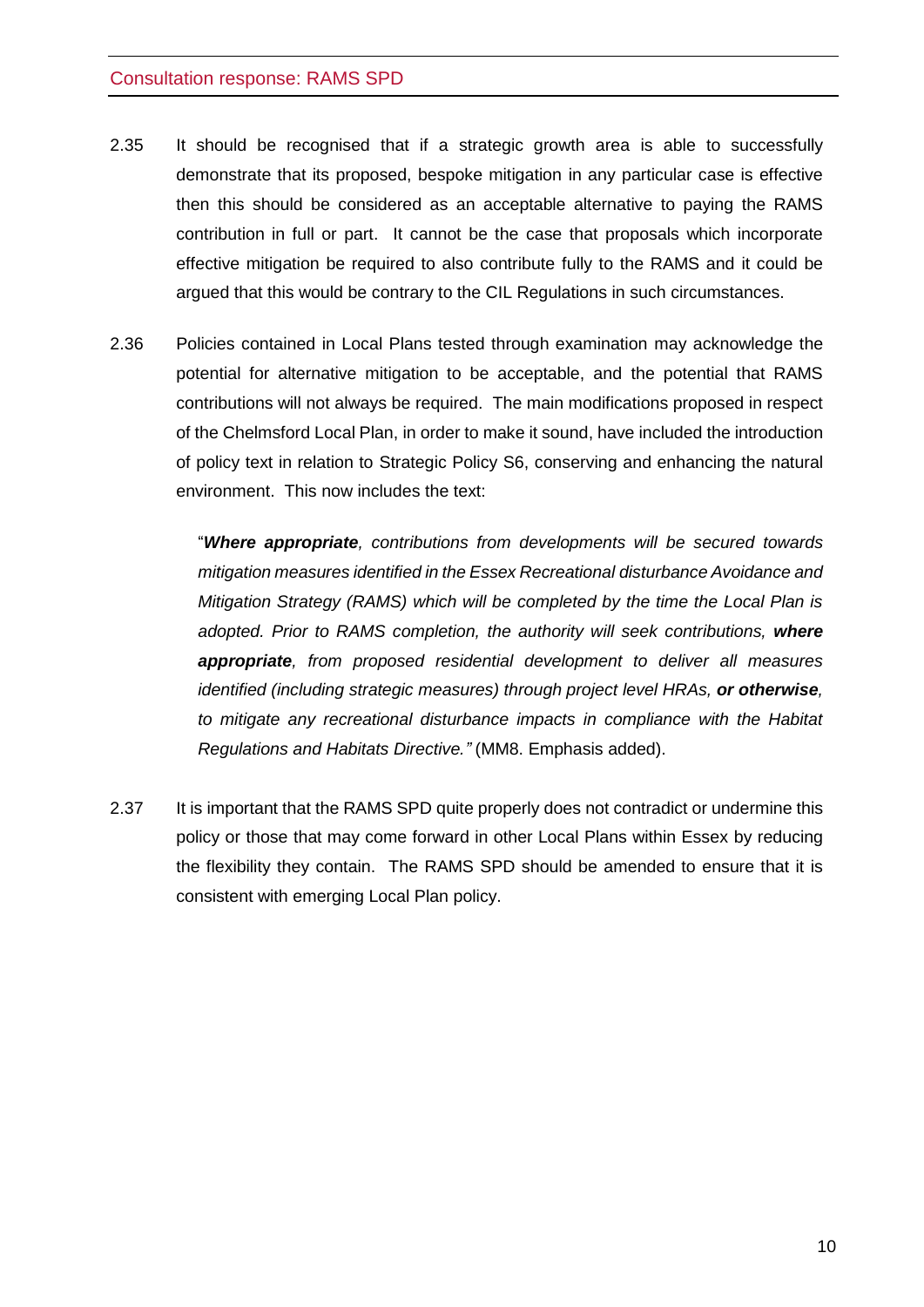- 2.38 Certainly as far as Chelmsford Garden Village is concerned, as indicated at 1.1 above, the requirements set out in the emerging Local Plan are that it delivers a significant amount of multi-functional green infrastructure, including green corridors, open spaces, and a new country park; and goes on to explain that this will provide new and enhanced recreational opportunities. These requirements have been supported by the Consortium and will be delivered through a masterplan that is currently being prepared in collaboration with the City Council. These features will be critical to the Garden Village concept. They will provide an important opportunity to provide for on-site mitigation measures for recreational pressures on the Essex Coast that would otherwise arise from the development.
- 2.39 There may well be instances, such as that offered by Chelmsford Garden Village, where bespoke mitigation proposals will not just result in effective mitigation of potential impacts on the Essex coast SPAs, SACs and Ramsar sites, but may also deliver other benefits. It should also not be overlooked that many residents within the ZoI may not have opportunity to travel to the coast for recreation. For developments some distance from the coast but still in the ZoI, mitigation in the form of more localised suitable alternative natural greenspace has considerable benefit in meeting the need for such residents in particular.
- 2.40 It may of course be the case that the RAMS strategy is still required to be implemented in order to mitigate the in-combination effects of other developments, in addition to bespoke mitigation delivered as part of a specific development. However, in the circumstances where bespoke mitigation measures are proposed, and having regard to the CIL Regulations, it would clearly be inappropriate to demand a contribution to RAMS from such developments.
- 2.41 Local Planning Authorities should also not impose any unnecessary requirements upon applications seeking to propose bespoke mitigation. In particular, we do not see how it can *always* be necessary for those proposing alternative, bespoke mitigation to conduct their own visitor surveys, as paragraph 5.2 of the RAMS SPD seems to imply. There *may* be occasions when this is necessary, but there may also be circumstances where exiting visitor survey data can be used to support alternative, bespoke mitigation.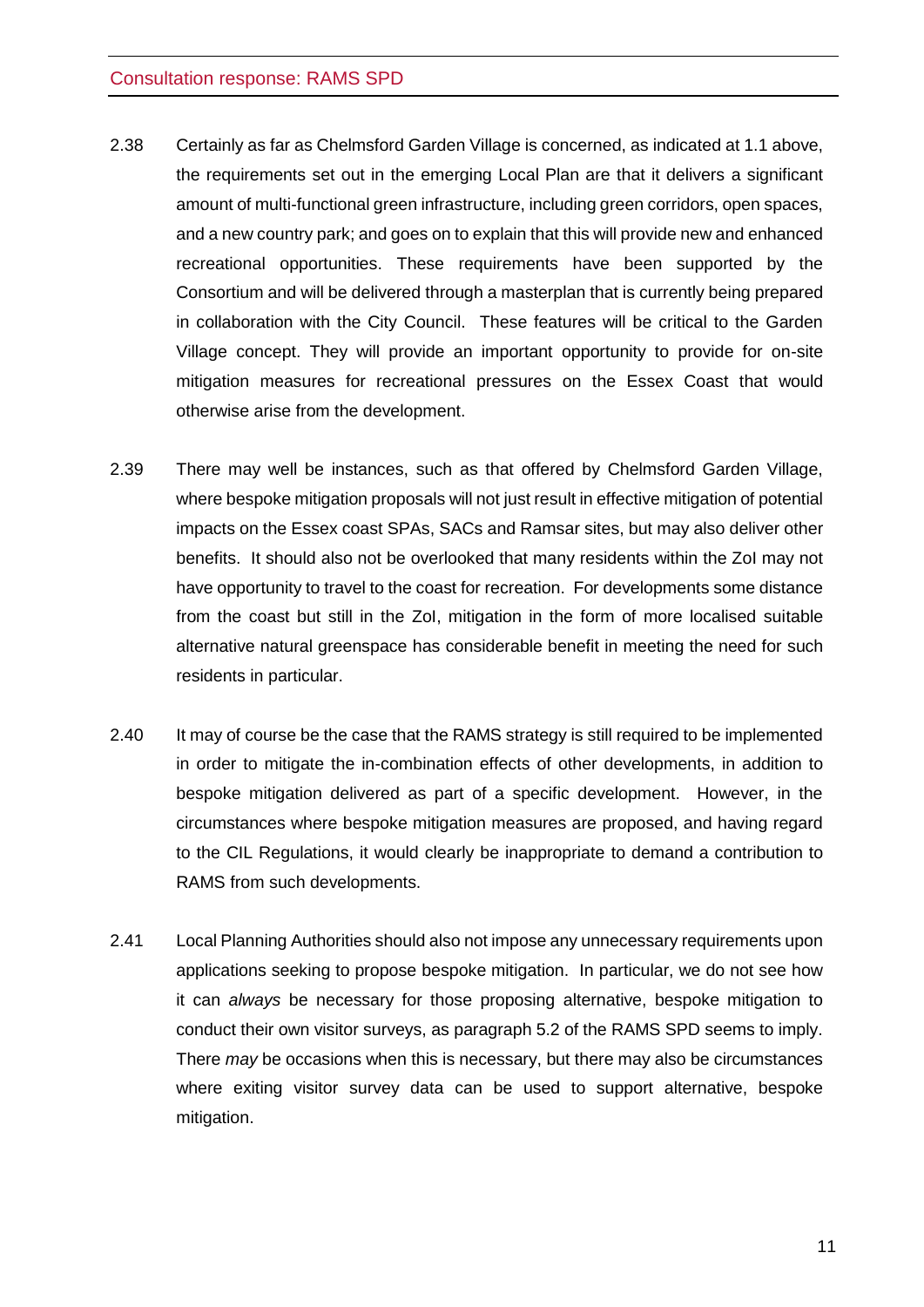2.42 We therefore consider that the RAMS SPD should take a far less negative stance in respect of alternatives to simply making a financial contribution, and it would benefit from providing further guidance and/or flexibility to those wishing to implement alternatives. Furthermore, by addressing such alternatives, this will help ensure that it is consistent with emerging Local Plan policies which, as already discussed, acknowledge there may be situations where it would be inappropriate to require financial contributions to RAMS.

#### **Principle of Mitigating Impact of an Activity Being Actively Encouraged**

- <span id="page-14-0"></span>2.43 The RAMS and RAMS SPD make clear that the potential harm to the SPAs, SACs, and Ramsar sites is the result of projected increased population within the ZoI, the consequent increased number of visitors to protected areas, and the resultant additional recreational disturbance.
- 2.44 At the same time, we are mindful there are a number of organisations who actively encourage people to visit such protected areas. These even include at least one Local Authority that is listed at paragraph 3.1 of the RAMS SPD as partners to the RAMS. As a result of the RAMS SPD, it could be argued that such authorities will, in effect, be collecting contributions to mitigate the impact of an activity they are actively encouraging.
- 2.45 We do, of course, recognise there are social and economic benefits associated with people visiting the coast. Yet the inherent contradictory approach described above may need further consideration and challenging to reconcile. However, we suggest that the RAMS should explore engagement with organisations which encourage visitors to protected areas (such as the RSPB) to determine the appropriateness of their current approach to advertising areas of the coast as visitor destinations. There is a concern, as a matter of principle, that seeking contributions from developers to mitigate the impact of activity being actively promoted by others is questionable.

#### **Mitigation Costs**

<span id="page-14-1"></span>2.46 We appreciate that the RAMS SPD has sought to provide some detail as to how the total cost for RAMS mitigation has been determined, and this is welcomed. However, there are still a number of elements where it is unclear how the costs for specific items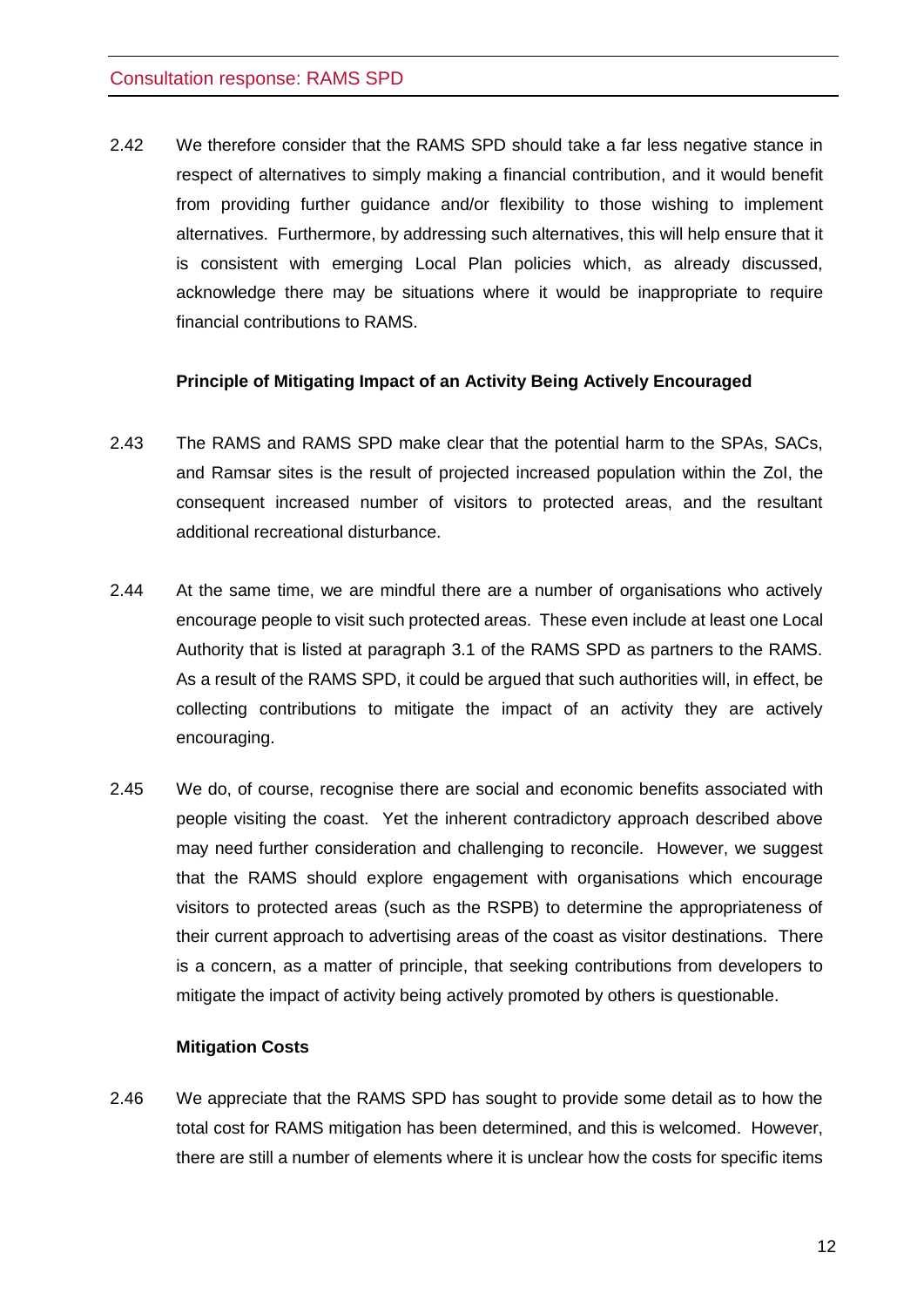have been derived. In addition, there are items proposed to be funded where the justification is unclear.

- 2.47 For example, in terms of how costs have been calculated, it is unclear what assumptions have been made in respect of overheads on top of salary costs for the staff identified as being needed. We suggest that, in the interests of transparency, this should be clearly set out.
- 2.48 Separately, it is unclear how figures of £120,000 per year for both 'set up Water Ranger' and, in addition, 'additional River Ranger' have been calculated and have resulted in two separate total costs to borne by developers, each of £2,029,342.
- 2.49 In terms of the justification for some of the items, we consider the role of the 'delivery officer' (total cost to developers of £1,027,825) to be somewhat vague. It is not clear why this role is essential to ensure appropriate mitigation, or how the cost of resourcing this role has been determined. In addition, it is not explained why this role cannot / should not be undertaken through existing resources at Essex County Council, Local Planning Authority, or other stakeholder body in the protection of SPAs, SACs and / or Ramsar sites. There may well be adequate justification, but we suggest it is important for the RAMS SPD to set this out.
- 2.50 Additionally, we suggest that the RAMS SPD needs to carefully consider whether it is indeed actually the case that all items proposed to be funded through developer contributions are necessary to make development acceptable in planning terms. We consider items such as jet skis for use by 'water rangers' and the branding of uniforms are examples of those which would benefit from further explanation in this regard.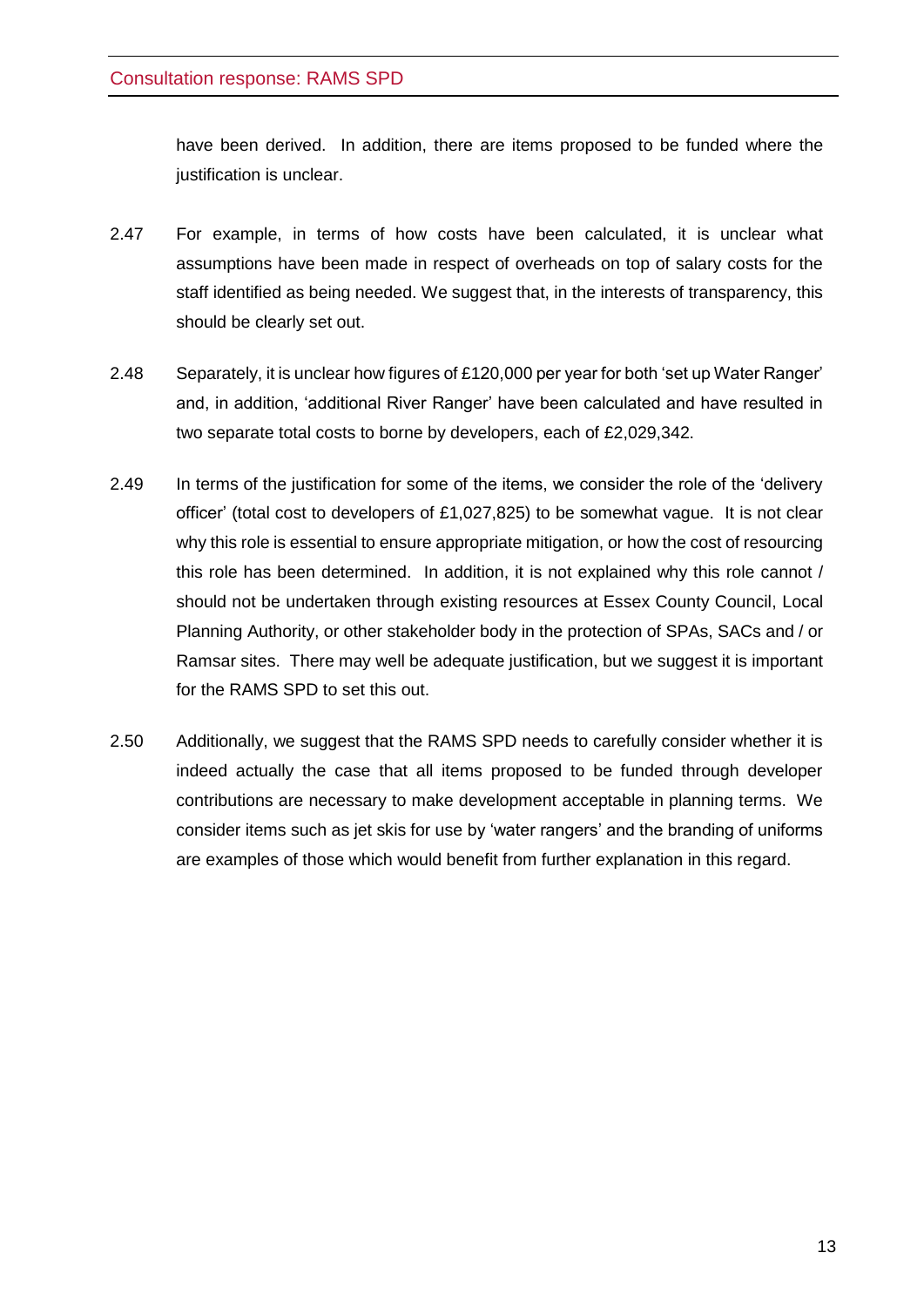## <span id="page-16-0"></span>**3 Conclusion**

- 3.1 We welcome the efforts of Essex County Council, the county's Local Planning Authorities, and other stakeholders to seek to address the issue of potential recreational disturbance on Essex coast's SPAs, SACs, and Ramsar sites through a strategic and joined-up approach.
- 3.2 However, we do have concerns with the approach proposed by the RAMS SPD.
- 3.3 In particular, the RAMS SPD appears to have come to the conclusion that the full cost of the mitigation measures should be borne by developers. This is despite the need for mitigation being primarily a result of general population increase in the County, as opposed to development "per se".
- 3.4 It is important, and indeed a requirement of the CIL Regulations, that the RAMS SPD does not seek contributions that are to address an existing situation, or one which would arise irrespective of development.
- 3.5 If it is accepted that it is appropriate for developer contributions to be sought to fund the RAMS, it will be necessary to differentiate between 'new' residents anticipated to be located within the ZoI as a result of development, and those that are already living in the ZoI. We also consider it is important to note that the total number of dwellings currently planned in Essex authorities' Local Plans will not meet current population projections. As such if a per-dwelling contribution is to be required, it should be calculated assuming a far greater total housing provision within the ZoI.
- 3.6 Demands for developer contributions to fund the mitigation in full are particularly problematic when other organisations are actively encouraging the very activity which the RAMS has identified as leading to the need for mitigation (namely, visitors to the protected areas).
- 3.7 Separately, we consider the RAMS SPD takes an unduly negative stance on potential alternative forms of mitigation. If a strategic growth area is able to successfully demonstrate that its proposed, bespoke mitigation in any particular case is effective, then this should be considered as an acceptable alternative to paying the RAMS contribution in full or part. It would be contrary to the CIL Regulations to demand a